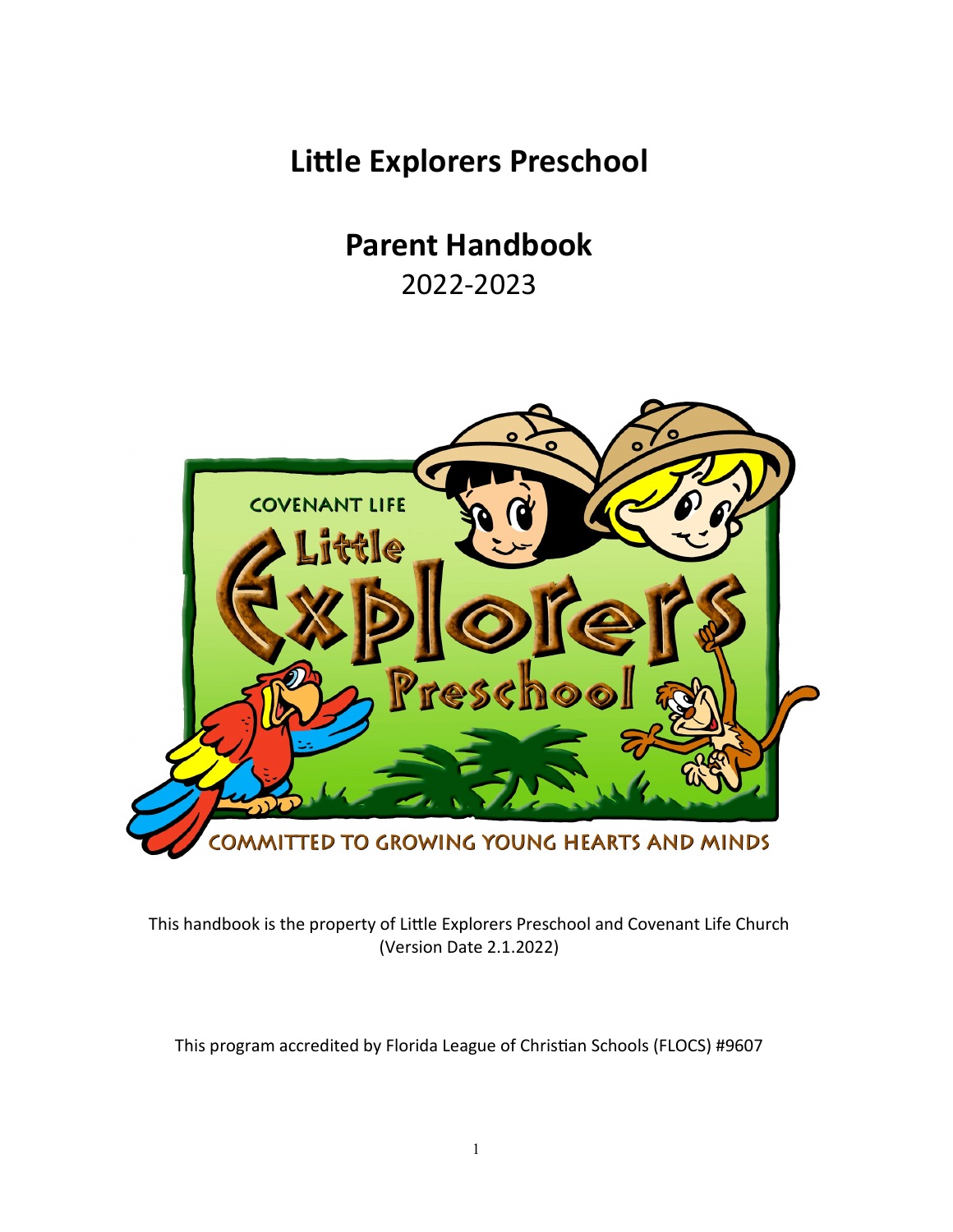| <b>Table of Contents</b>                                               |                |
|------------------------------------------------------------------------|----------------|
| Welcome                                                                | 3              |
| <b>Mission and Purpose</b>                                             | 3              |
| <b>Our Students and Vision</b>                                         | 4              |
| <b>Teacher and School Credentials</b>                                  | $\overline{4}$ |
| <b>Student Forms Required</b>                                          | 5              |
| <b>Medicine Policy</b>                                                 | 5              |
| Well-Child Policy                                                      | 6              |
| Drop-off and Pick-up Procedures                                        | 7              |
| <b>Attendance Policy</b>                                               | 8              |
| <b>School Calendar</b>                                                 | 8              |
| <b>Discipline Theory and Practices</b>                                 | $8 - 9$        |
| <b>Expulsion/Dismissal from Program Policy</b>                         | 10             |
| <b>Child Abuse Policy</b>                                              | 10             |
| <b>Miscellaneous Policies and Procedures</b>                           | $11 - 13$      |
| <b>Financial Agreement</b>                                             | 14             |
| <b>Refund Policy</b>                                                   | 14             |
| <b>VPK</b>                                                             | 15             |
| <b>School Closing Policy</b>                                           | 16             |
|                                                                        |                |
| Little Explorers Preschool<br>8490 McIntosh Road<br>$Sarcotz$ El 34238 |                |

Sarasota, FL 34238 Phone: (941) 926-4777

LittleExplorers@Covenantlifepca.com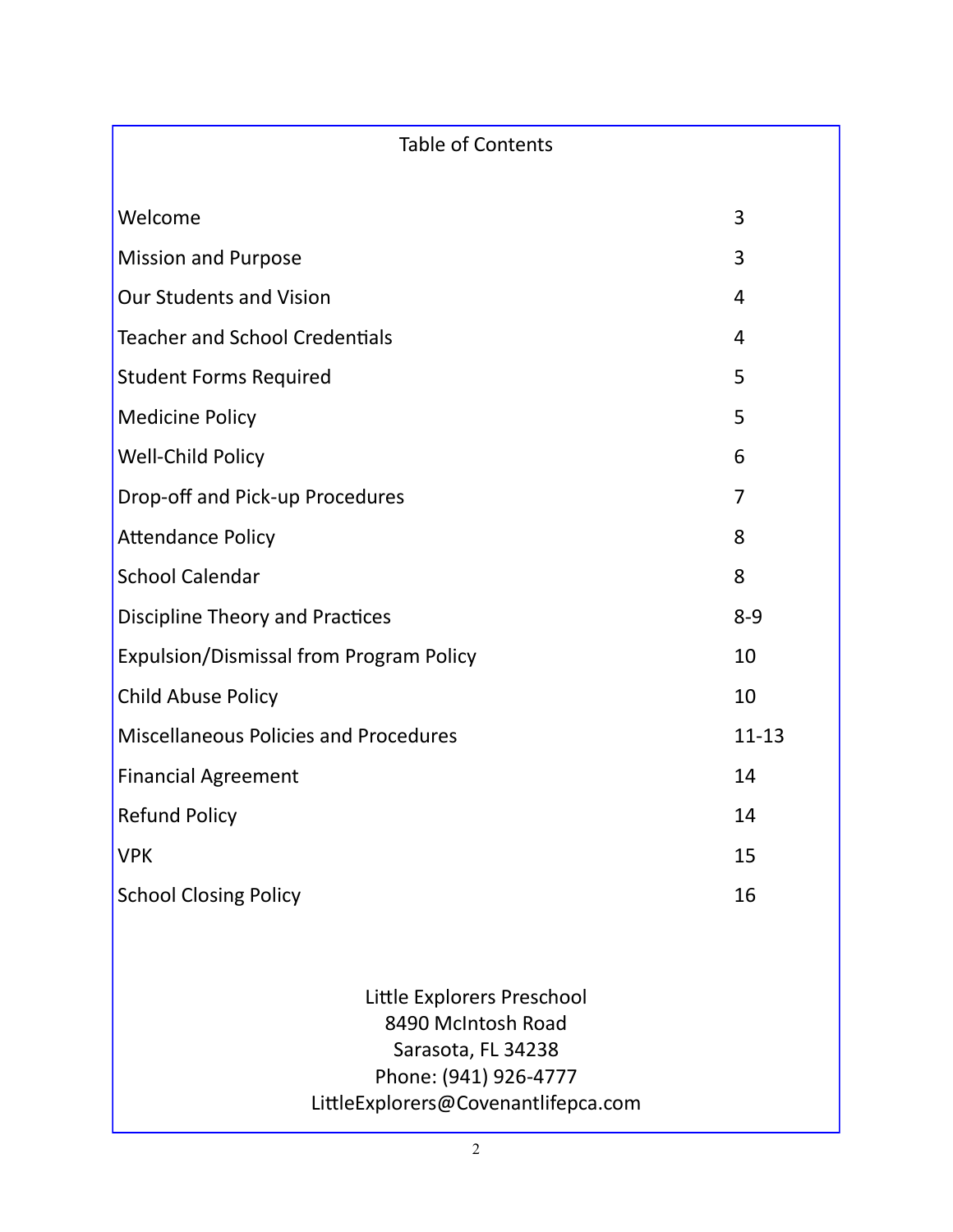### **Welcome**

We are thrilled to welcome you to our program. You and your child are very important to us. Our desire is to welcome all who come seeking service. We want to offer a valuable program to serve our community.

Please feel free to inquire about our policies and procedures as well as offer your suggestions. Our goal is to provide a healthy, safe, and stimulating learning environment for your child.

Thank you for allowing us the opportunity to serve you and your family.

Blessings to You,

Little Explorers Preschool

And whoever *welcomes* a little child like this in my name *welcomes* me. Matthew 18:5

### **Mission and Purpose**

Little Explorer's Preschool will provide a safe, caring and educational environment for children to discover and learn.

We believe that each child is a special gift from God (Psalm 139:13-14).

Therefore, our program will not only instill academics and school readiness skills, but Biblical worldview.

The balance of teaching and facilitating the discovery of cognitive, social, and physical skills and Biblical truth will contribute to the development of a wellrounded child. Additionally, we value partnership with parents, recognizing their role to train and teach their children and will seek to encourage them as we all invest in the lives of their children (Proverbs 22:6).

Our purpose is to facilitate the balanced development of children today for a better generation tomorrow.

*Serve* wholeheartedly, as if you were serving the Lord, not men. Ephesians 6:7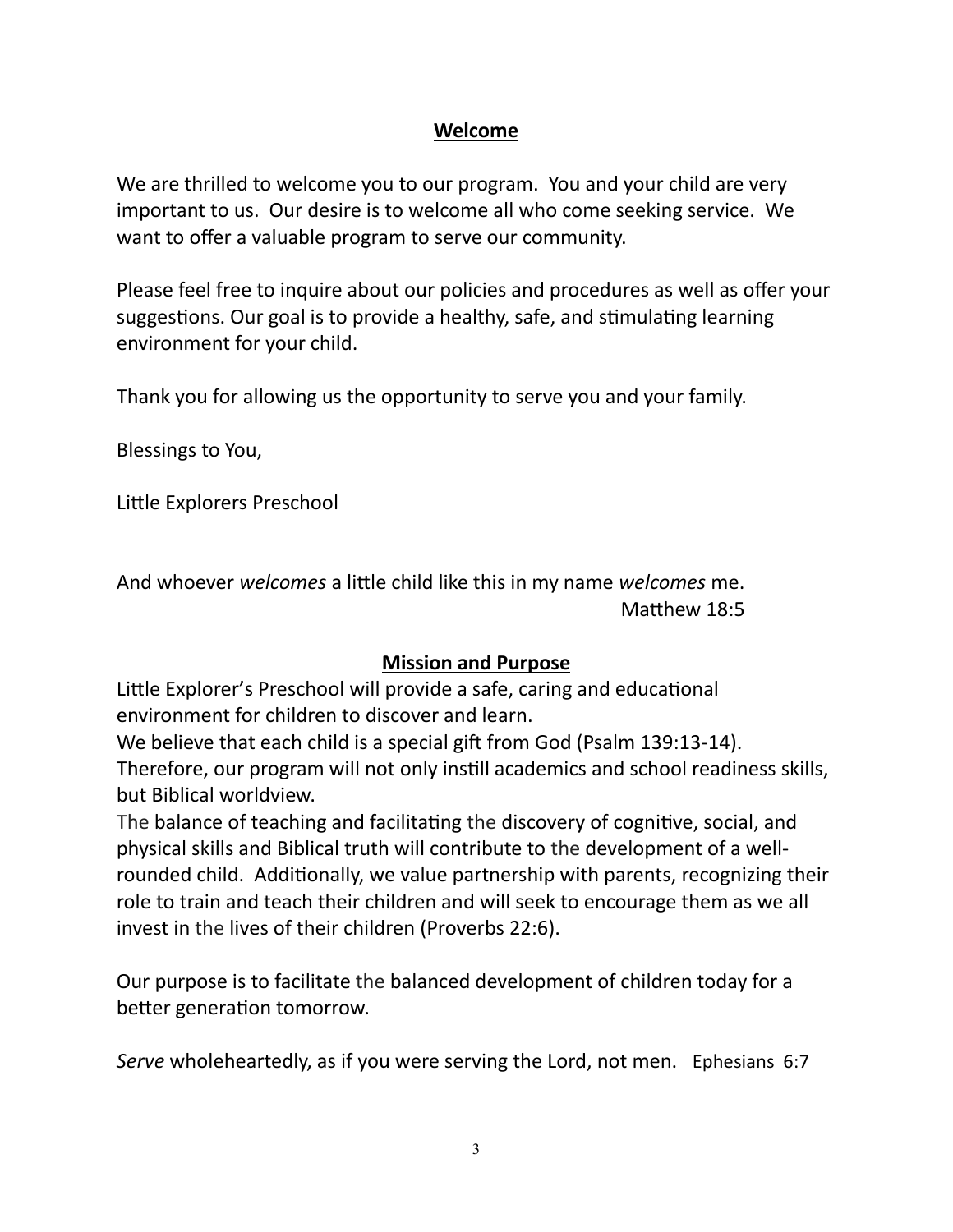# **Our Students**

Our program is for all two, three, and four year old children. Children must have their birthday by the end of August to be admitted to their respective age group. We offer a three day program for all age levels and various aftercare options.

# **Our Vision**

Young children are naturally active, inquisitive, and motivated. Children need to be affirmed and stimulated. We, at Little Explorers Preschool, want the children to grow and mature in a Christian environment of positive learning.

Our preschool is run with accountability and quality kept at the forefront of our priorities.

We seek to serve parents and children alike with an authentic and caring community.

# **Teacher and School Certifications**

The Little Explorers Preschool program is certified by the Florida League Of Christian Schools (FLOCS) and [Southern Association of Colleges and Schools](http://www.sacs.org/) (SACS). We are committed to meet the Bylaws and cooperate with FLOCS guidelines. Therefore, we agree to promote spiritual and moral values as well as educational excellence.

Teachers are required to have Level II FBI fingerprint screen and FDLE background check. We also request references on each teacher hired. The State of Florida requires 40 hours of Introductory Child Care Training classes. These classes consist of the following: Child Care Facility Rules & Regulations, Health/Safety & Nutrition, Child Abuse & Neglect, Child Growth & Development, Behavioral Observation & Screening. Also required is 5 hours of Early Literacy and Fire extinguisher training. Teachers are required to complete 15 hours of in-service training annually. Teachers are certified with CPR and First-Aid.

All teachers are expected to work together as a team. This creates the appropriate environment and sets a good example for the children in the classroom. In order to achieve this, clear communication is vital. We refer to the Little Explorers Preschool staff as the Little Explorers Preschool Team**.**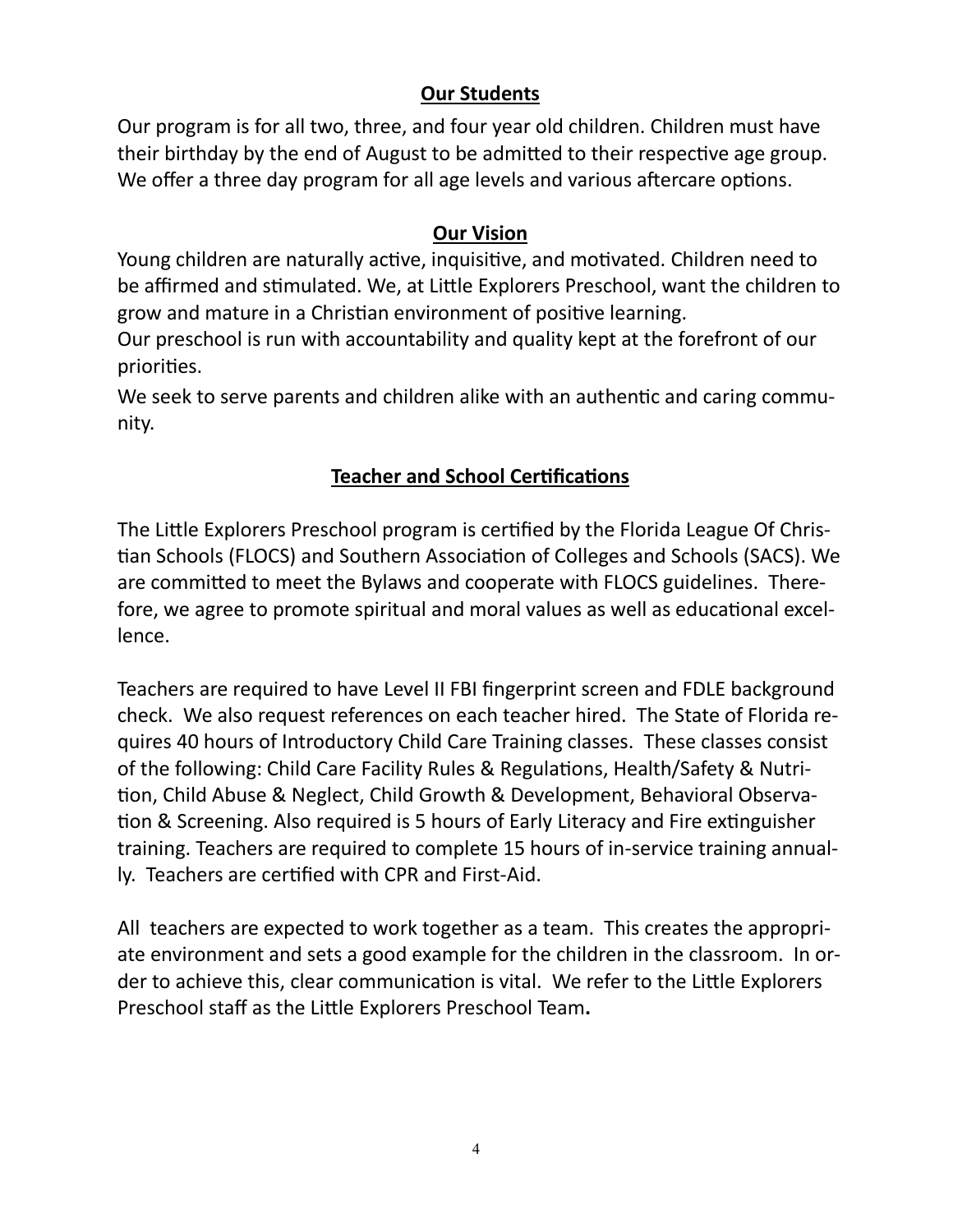# **Student Forms Required**

In order to register, the following forms are required. These forms are provided in your enrollment packet:

- Enrollment form
- Medical release form
- Authorized pick up form
- Parental Authorization & Agreement Form
- Tuition and Fees Agreement Form
- Photo/Media release form
- Distracted Driver Information
- Influenza Information Sheet
- Auto Payment Plan Form

These additional forms must be turned in with completed enrollment packet:

- FL DOH School Entry Health Exam Part I and II: (current physical from Doctors office)
- Florida Immunization Record or Exemption Form (from Doctors office)
- Copy of Birth certificate
- VPK Voucher (if attending VPK) (from Early Learning Coalition)

**All** student records must be updated yearly and physicals must be current. Immunization records must be kept current to be in attendance, failure to do so, will result in your child having to withdraw until they are received. Immunization exemptions must be on file and are available through the Health Department.

**Exemption: Any child may be exempt from medical or physical examination, or medical or surgical treatment upon written request of the parent of the child who objects to such treatments.**

Student Records are kept in a lockable file cabinet and are accessible to the Director and authorized personnel only.

### **Medicine Policy**

Little Explorers Preschool will not administer any medication unless it is necessary for life threatening cases (ex. EpiPen for allergies). Proper paperwork and a signed doctors order must be in the child's file. Please do not send any medicine with your child for them to administer it to themselves. This may result in immediate dismissal from Little Explorers.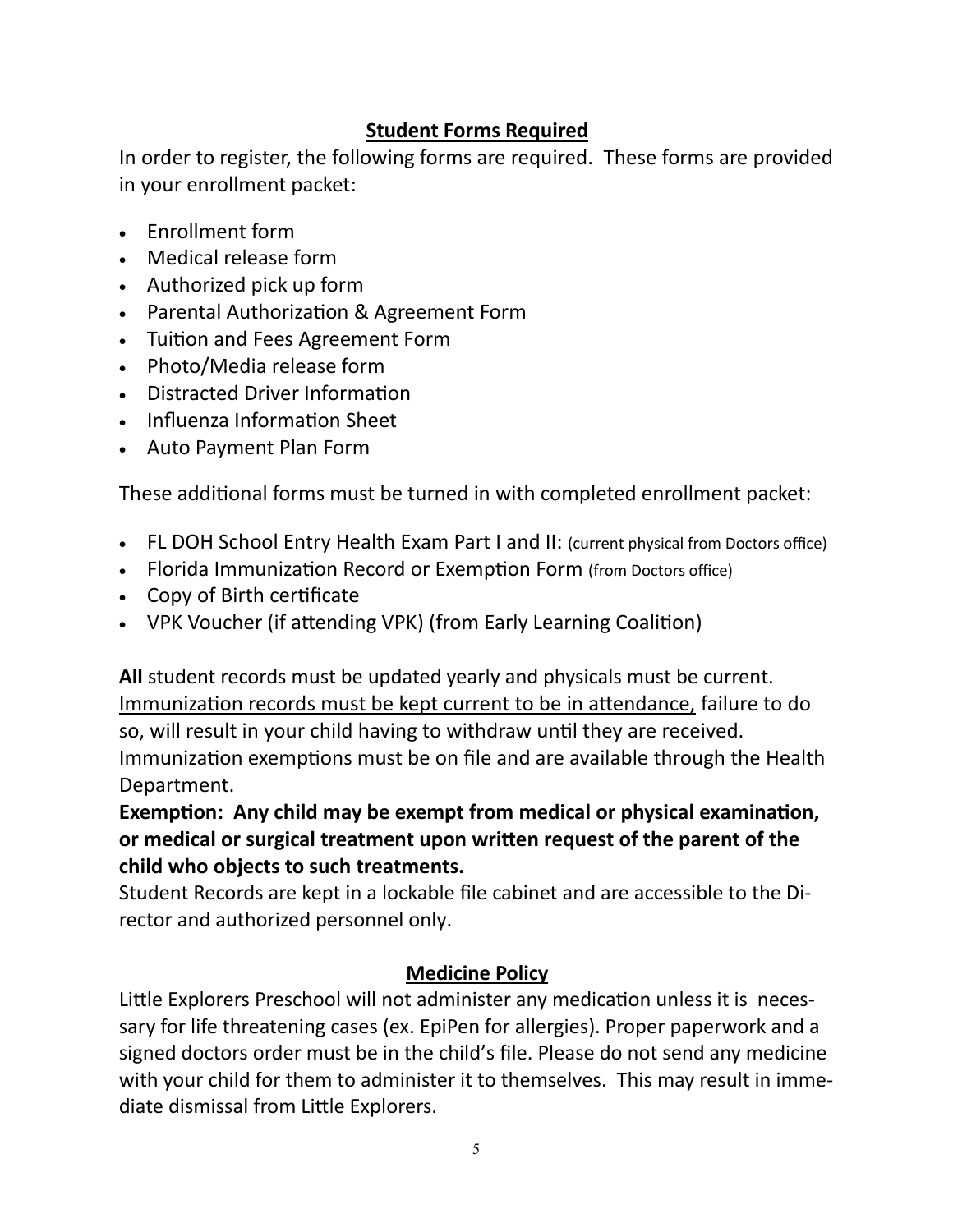# **Little Explorers Preschool Well-Child Policy (Health Policy)**

In an effort to maintain a healthy environment for our children we ask that you follow these well child guidelines. Please do not bring your child to Little Explorers Preschool if they are sick or have any of the following sign and/or symptoms:

- Fever, temperature of 99.4 degrees Fahrenheit or higher **without medication**
- Cough (dry or bringing up phlegm)
- Congestion or Runny nose (yellow, green or clear, etc.)
- Shortness of breath, difficulty breathing or rapid breathing
- Fatigue
- ◆ Muscle or body aches
- ◆ New loss of taste or smell
- Chills
- ◆ Headache
- ◆ Sore Throat
- ◆ Stiff Neck
- Nausea or upset stomach, including diarrhea and/or vomiting in last 48 hours
- Conjunctivitis (pink eye): reddened eyes, producing mucus, or persistent itch/ irritation
- Exposed, open skin lesions
- Yellowish skin or eyes

Please allow your child at least 48 hours to recover (symptom free) before returning him/her to our program. LEP reserves the right to extend the duration of mandatory absence, if necessary. Any child with above symptoms shall be removed from the classroom. The child will be isolated and the parent/guardian will be contacted immediately for pickup.

# **Lice and Nits (Eggs)**

If lice or nits (eggs) are noticed while a child is in class, we will inform parents of our findings immediately and ask for the child to be taken home and receive at least one treatment before returning to school. **We will treat the matter as confidential.** We will inform all parents of the problem, through a letter being sent home, in order for them to monitor their own child. The affected students name will **not** be mentioned.

If parents detect lice or nits (eggs) in child's head, we ask that the child receive one treatment to head before returning to school and then inform the Preschool Director or Teacher, so they may inform all parents through letter. **We will treat the matter as confidential.** The affected student's name will **not** be mentioned.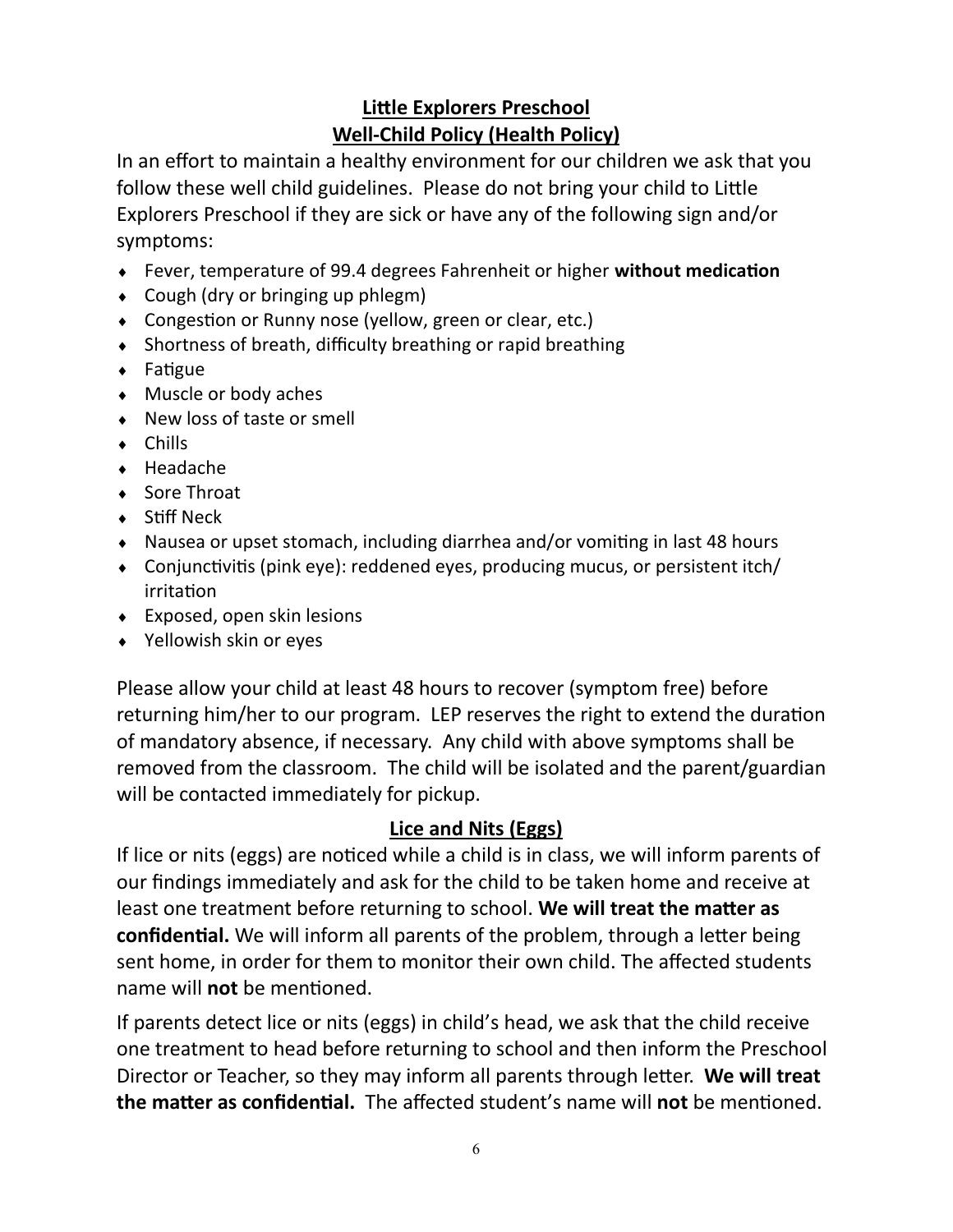# **Drop-off and Pick-Up Procedures**

All parents are required to sign in their child(ren) daily on the attendance sheets with their full signature (**initials are not acceptable**) and time of arrival before their child(ren). All children must be signed in before the parent/guardian is allowed to leave. The teacher will welcome and direct your child. Please drop off and pick up your child in the lobby. All adults will remain on the tiled area, unless directed by the director/teacher. This helps to make transitions smoother in both the morning and afternoon. In particular circumstances, exceptions will be made, but please wait to be directed by the director/teacher.

We expect that every child will be dropped off at the latest by 9:15am. **If you anticipate being any later, please keep your child home, as it is an interruption to the class already in progress. The teachers have the right to refuse entry to your child, if you are late!!! We also receive the right to dismiss your child from the program for excessive tardiness.**  The classroom teacher or assistant will bring your child to the lobby for pick up. All parents are required to sign out their child(ren) daily on the attendance sheets with their full signature and time of pick up before leaving with the child.

Only authorized individuals will be allowed to sign out and remove your child from the Little Explorers Preschool program. An authorization for release form must be completed and on file in the student file. Any authorized individual other than parent/guardian picking up a student after school must bring a picture I.D. to be matched up with the authorized release form filled out by parent/guardian. There will be **no** exceptions to this rule, so please be sure to communicate this to everyone authorized to pick your child up. If a picture I.D. is not presented, the child will be escorted to After Care until the required information is obtained. The daily fee for After Care or Late Fees will apply.

In the event that you know that another person will be picking up your child please inform the director/teacher during drop off so we can make a note and be prepared to request ID and already confirm that the person is on the approved pick up list, prior to pick up time. If unexpected situation arises, we ask that you email **and** phone the Director with name of person picking up and we will again ask for ID.

All children must be picked up no later than 5 minutes after selected program time or they will be escorted to After Care, where daily fees will apply, or late fees will applied if after 4:00pm. If parent/guardian is running late, they must call to inform the Preschool Director or church office. We understand emergencies and undue circumstances will arise and are willing to work with you, but we ask you to be respectful to the hours of the program and the teacher's schedules, as well.

The main doors to the classrooms upstairs and downstairs will be locked during program hours, due to security reasons. The main front doors to the church may also be locked during school hours. In the event of an emergency, the main office doors will always be open at the south end of the building.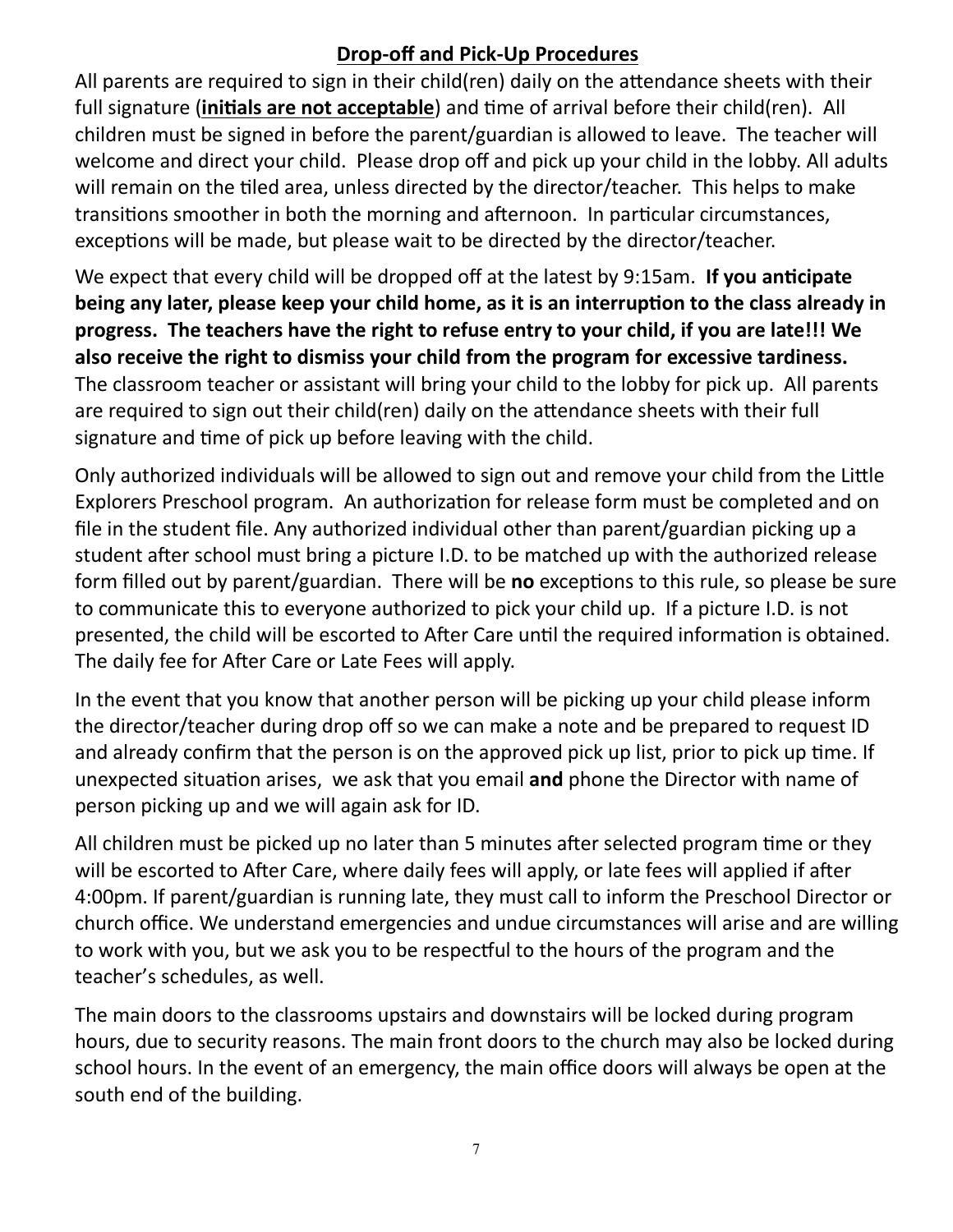### **Attendance Policy**

Having your child attend school on a regular and consistent basis is an important part of their educational experience. If your child will not be attending school because of illness or vacation, you are **required** to inform the preschool director in person, email, or by phoning the main church office at 941-926-4777 and leaving a message. If your child has unexplained excessive absences without proper notification/documentation for a valid reason (doctor's note), Little Explorers Preschool reserves the right to remove your child from the program. If for some reason your child will be starting the program late or will be absent for an extended period of time, *you will be billed the regular scheduled amount for the program in order to reserve his/her place, even for months not in attendance.* The financial agreement (page 14) is still in effect. Financial arrangements can be made with the Director and/or Covenant Life Church Executive Pastor.

# **School Calendar**

Little Explorers Preschool follows Sarasota County School Calendar, with a some exceptions – Little Explorers starts on the same week of public school year, we take off the third Thursday and Friday in November for FLOCS Educator Conference. Open House, First day of school and Last day of school, and days with Special Events - may have early dismissal. If Sarasota County schools close for severe weather or additional professional days, etc. , then Little Explorers will be closed. A school calendar will be provided mid-June.

# **Discipline Practices / Behavioral Issues**

The goal of discipline is to assist children in becoming self-directed, self-disciplined individuals in society. This self-control is vital for children to learn now for the future. Although we cannot protect children from negative experiences and feelings, we can teach them to cope in appropriate ways. The goal for each child is self-discipline. If one anticipates behavior and provides guidance and redirection, many issues can be circumvented. We support creative discipline methods. When explaining what proper behavior is, we utilize the Bible to show the commands of our Lord. We know how to behave because Jesus Christ tells us.

Teachers goal is to set the child up for success. The teacher must aid children in developing self-control over their actions, through consistent routine, clear understanding of the rules, and loving redirection. At the same time, there are strict limits to ensure safety of students and staff members.

Severe discipline issues will be documented with the date, time, location,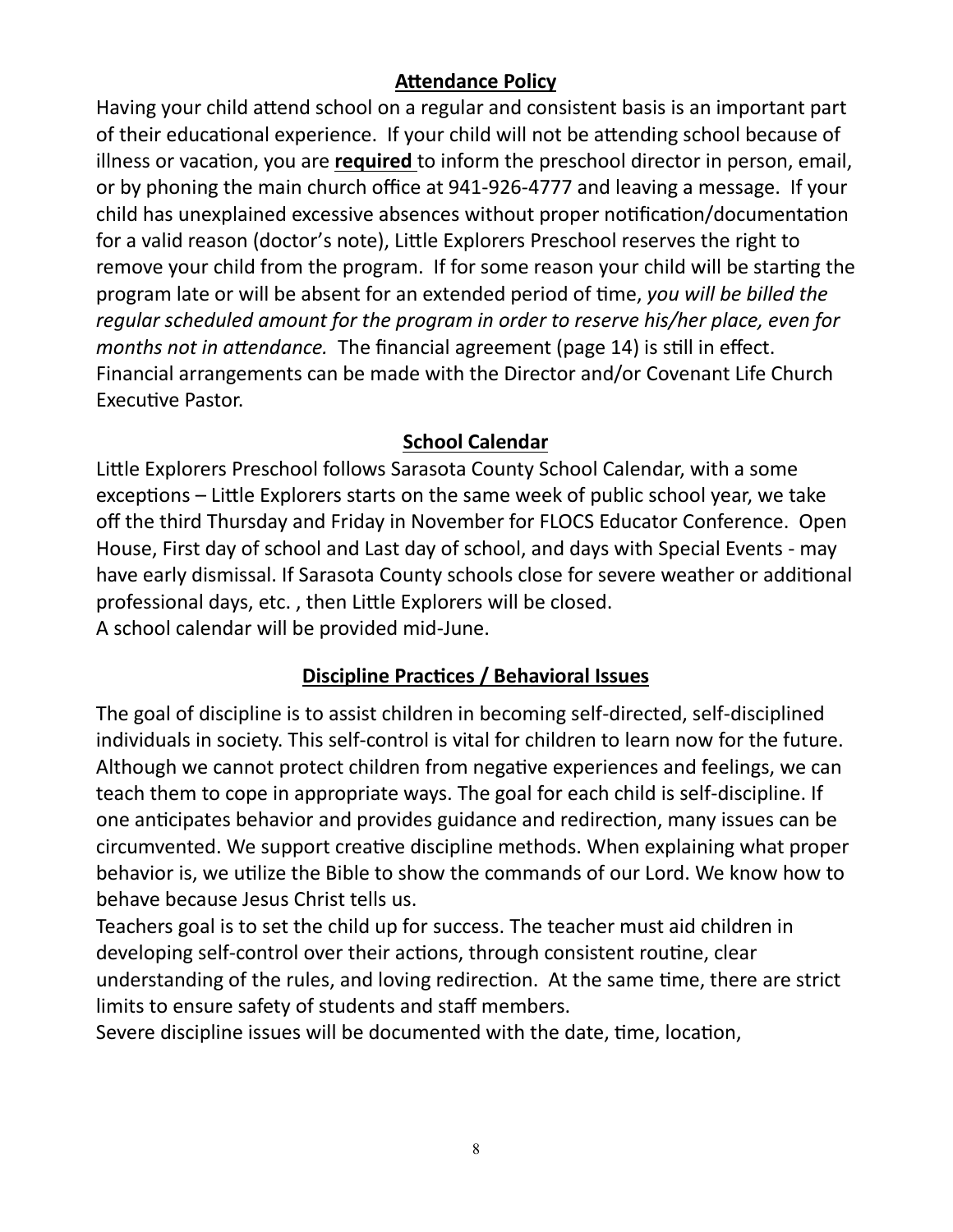# **Discipline Practices / Behavioral Issues—continued**

individuals involved, actions taken, and preventive measures implemented in the classroom. All incidents will be documented and parents will be informed and a copy of the report provided. Due to confidentiality the "offended party's" name will not be released. All documented information will prove to be useful for parent conferences and other situations. If particular incidents and/or behavioral issues continue to arise with a student in the classroom, a meeting will be scheduled between the Preschool Director, teachers, and parents. We will always be willing to work with any student and family on **any** issues, as long as we see progress and effort on the student and parent/guardian's part. However, excessive aggressive behavior will not be tolerated. We reserve the right to ask the student to withdrawal from the program and terminate enrollment in the event that a child's behavior is harmful to other students, teachers, and/or the child's needs are not compatible with our program.

# **Below is a list of acceptable discipline practices**:

- 1 Positive reinforcement
- 2 Redirecting
- 3 Removing privileges
- 4 Natural consequences (consequences should be fair, consistent and logical)
- 5 "Think about it" Area (a quiet spot to regroup themselves)
- 6 Removal from classroom (take child to the preschool director)
- 7 Director can make a telephone call to the parent/guardian, if necessary

# **Below is a list of unacceptable discipline practices:**

- 1 A child shall not be subjected to discipline, which is severe, humiliating or frightening
- 2 Discipline shall not be associated with food, rest or toileting
- 3 Spanking or any other form of physical punishment is prohibited
- 4 Belittling a child

Many scripture passages in the Bible refer to discipline and the necessity of it. Our Father in heaven disciplines us, His children, and we are expected to discipline our children.

**'**Discipline your children, and they will give you peace; they will bring you the delights you desire.' Proverbs 29:17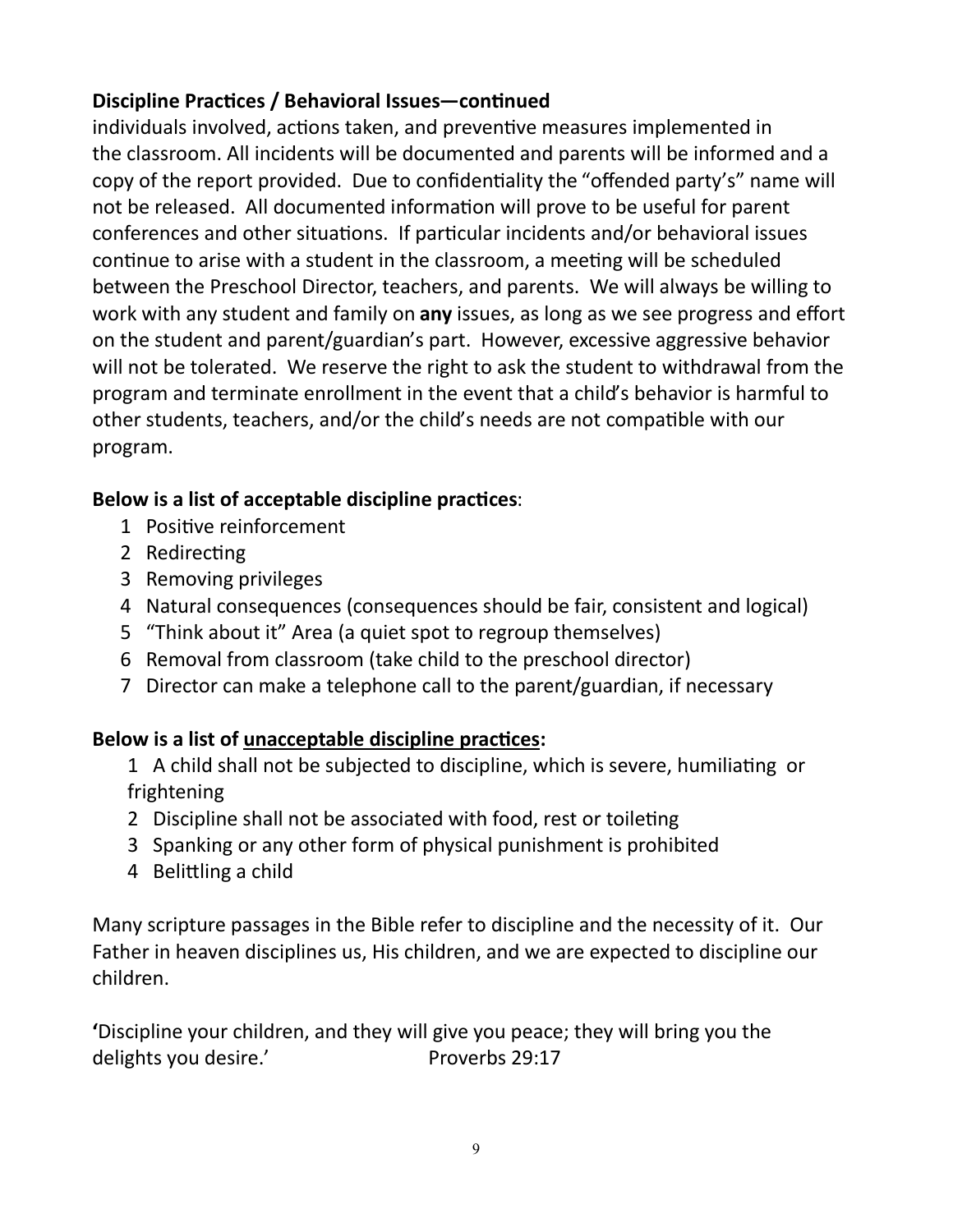# **Expulsion/Dismissal from Program Policy:**

Covenant Life Church and/or Little Explorers Preschool reserves the right to dismiss the student or family from the program and terminate further enrollment for the following reasons, not limited to, but including and for any other reasons:

- 1. Non-payment or excessive late payment of tuition and other fees.
- 2. Failure to adhere to policies and procedures as outlined in the Little Explorers Preschool Parent Handbook.
- 3. Excessive tardiness or absenteeism.
- 4. The child's behavior is harmful to other students, and/or teachers.
- 5. The child's needs are not compatible with our program or we do not feel equipped to handle behavioral/developmental concerns.
- 6. The parent/guardian exhibits behavior which is detrimental to the health and well being of the children and/or staff in a classroom or negatively interferes with the normal functioning of the Church, Preschool, classroom and/or program.
- 7. If parent does not seek outside help as established at conference and behavior/developmental concerns continue, the child may be asked to withdraw from the school.

In the event of dismissal from the program, there will be no refund of tuition paid.

### **Child Abuse Policy:**

Any significant physical changes will be documented. As such, Little Explorers Preschool and its staff is mandated by law and will comply with the State as it relates to reporting suspicions of child abuse, neglect or abandonment to the Florida Abuse Hotline in accordance with s. 39.201 of the Florida Statutes (FS.).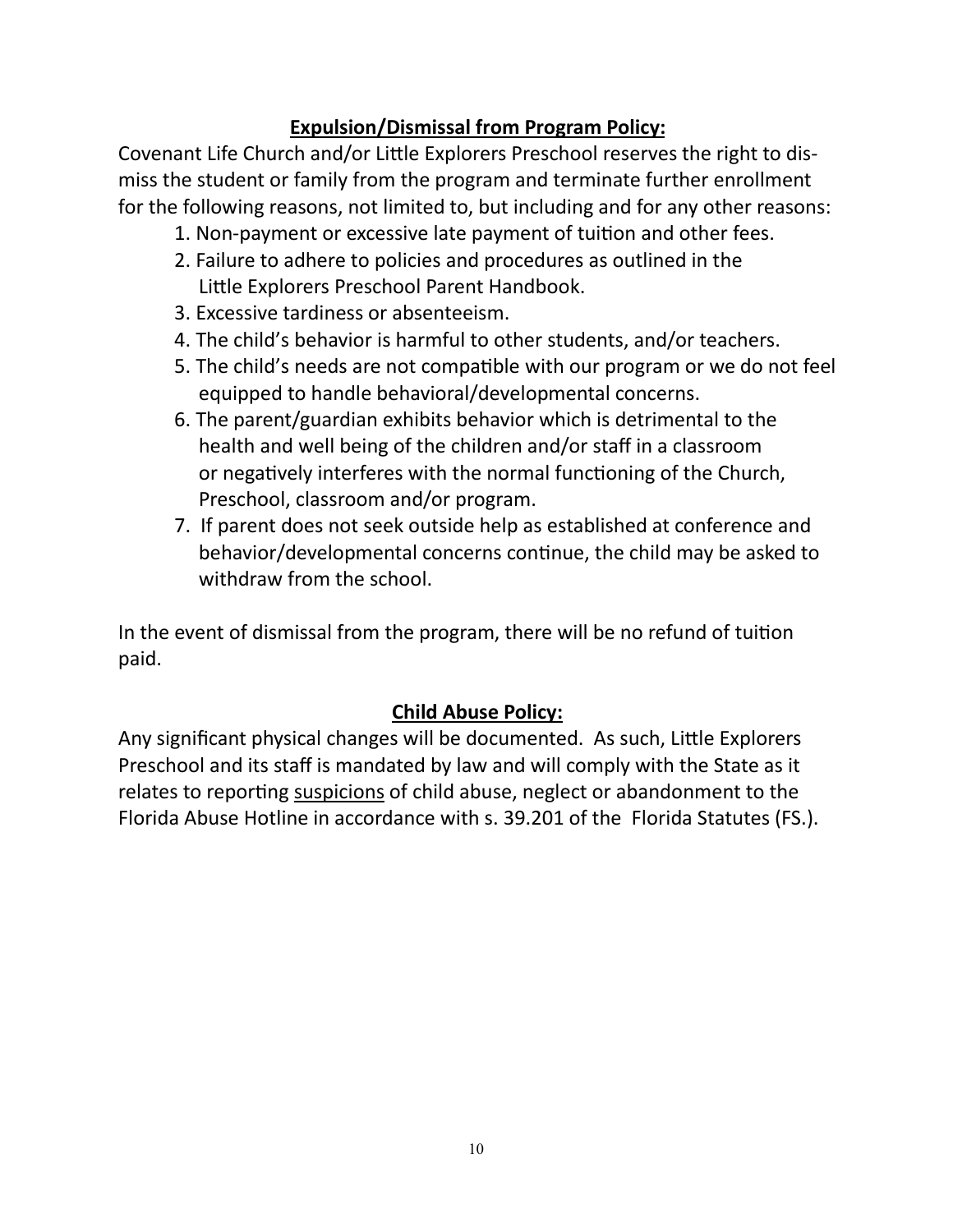### **Miscellaneous Policies and Procedures**

### **Peanut and Nut Free Facility**

At our facility there are some children that have allergies and we try to make our environment a safe place for these children. For this reason we have designated Little Explorers Preschool a peanut/nut free zone. We ask that you not send in snacks, Birthday treats, or lunches with your child that are made with nuts of any type. If you have any further questions about approved snacks, please don't hesitate to ask and we will provide you with a list of suggestions.

#### **Snacks & Meals**

LEP requests that every child bring their own snack to school. The children will not be allowed to share their snacks. Many children have allergies to certain foods, food colorings, additives, etc. Safety is our number one concern. We also talk about nutrition and expect that the snack your child brings will be nutritious. Candy is not an allowable snack and gum chewing is not allowed any time at school.

We do not provide lunches. We request that you provide your child with a nutritiously balanced meal. If refrigeration and/or microwaving are required Little Explorers will be happy to accommodate your request. We also request that your child brings a water bottle daily labeled with their name.

### **Photos Taken In The Classroom**

Teachers may take photos during the day's activities and display the photos in the classroom. When we promote the Little Explorers Preschool program to the church family we may use miscellaneous photos of the children during their busy day. Little Explorers will often use these pictures on our Facebook page: www.facebook.com/LEP.CLC/.

# *If you do NOT want us to take photos of your child during the day at Little Explorers Preschool program, please indicate on the photo/media release form.*

### **Animals on Site**

Parents will be informed in advance if animals will be brought into the building. Currently, we only allow fish on site.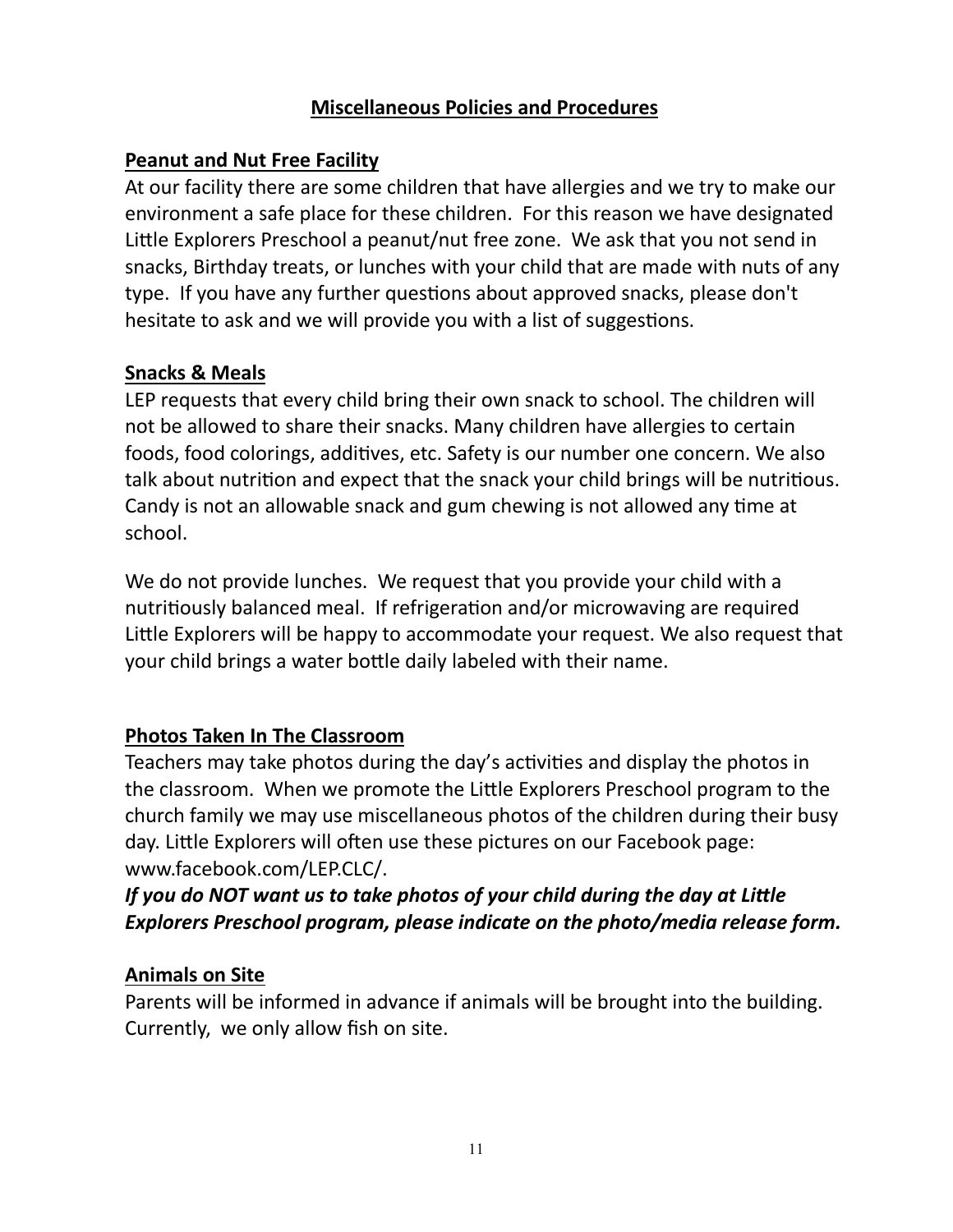### **Miscellaneous Policies and Procedures... Continued**

### **Emergency Evacuation Plan**

In the unlikely event of an emergency, evacuation routes and safe areas have been designated. If the building were on fire, children would be escorted through the designated fire exits in their particular part of the building and moved quickly to several "safe zones" marked on poles in the parking lot. We would contact you to arrive at school as soon as possible and pick-up your child.

We practice our fire drills at least once a month with the students, so that they are familiar with the process and routes that must be taken in an emergency.

### **Proper transportation practices to and from school**

Florida law requires:

- Children age 5 and under to be secured properly in a crash-tested, federally approved child restraint device.
- Children ages 0 to 3 must be in child restraint devices of a separate carrier or a vehicle manufacturer's integrated child seat.
- Children age 4 and 5 must be in a separate carrier, integrated child seat or booster seat.

We request that you follow Florida's rules and regulations regarding proper use of car restraints for your child to and from school.

Also, while dropping off your child(ren) at Little Explorers Preschool you may NOT leave any other minor child(ren) in your car. If you have any questions or concerns about this policy please contact the Director.

### **Children's Attire**

We recognize the need for children to run and play. Children will need to wear clothes that will allow them full movement to run, jump, climb, and crawl and have fun. Shoes should be closed toe with a back like sneakers. **Flip flops and Croc's are not permitted***.* Parents must provide a set of clothes/underwear and diapers/pullups and wipes (if applicable) to be kept in the classroom and replaced when necessary.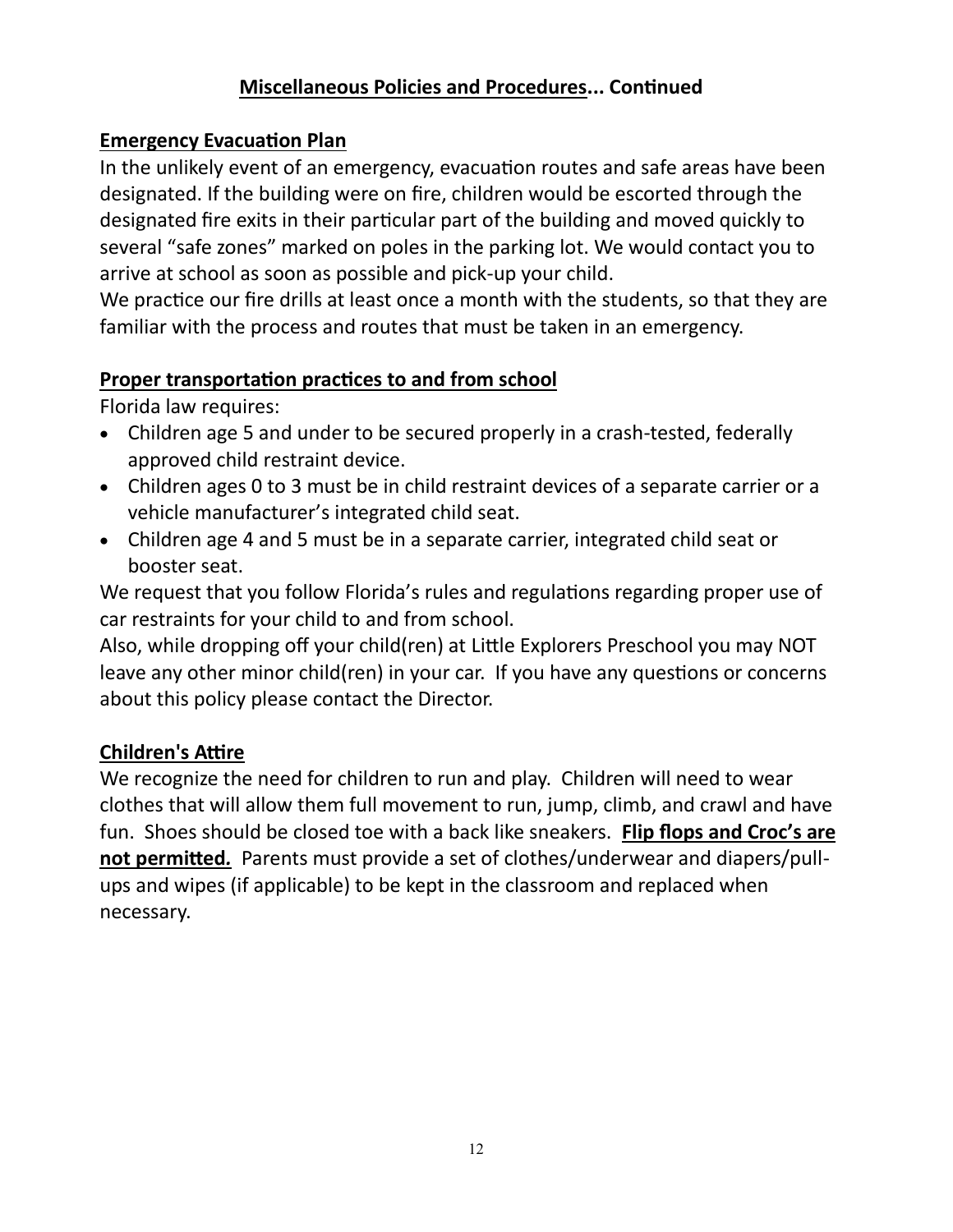### **Miscellaneous Policies and Procedures... continued**

### **Dress Code**

Because we are a faith based program, we ask that children dress distinctively masculine and feminine, according to their gender, reflecting a wholesome appreciation for God's creative plan.

Boys may wear: shorts or pants with a shirt and/or a jacket. Girls may wear: shorts, pants or skirt with a shirt and/or a jacket, dresses. \*\*Note: Girls wearing dresses or skirts must wear shorts underneath.

Pajamas and costumes may only be worn when classes are having a special day– teachers will give advance notice of these days.

#### **Field Trips**

Parents will be informed of up-coming field trips in advance. We would request your permission and request your signature on a field trip form before removing your child from the Little Explorers Preschool facility. Little Explorers will NOT transport any child by vehicle to any field trip. Children will be supervised at all times by LEP Staff.

### **During school hours visitation**

Parents are welcome to visit the classroom and observe their child\* – please arrange with the teacher. The staff may ask for your involvement in projects, events, and educational information sessions (i.e. career day). \*subject to change –in event of pandemic, health guidelines.

#### **Non-Discrimination Policy**

Little Explorers Preschool does not discriminate on the basis of race, color, sex, national or ethnic origin.

#### **Enrollment Policy**

Enrollment begins in late February. Completed enrollment forms and nonrefundable registration fee must be paid to secure placement for the next school year. Early Learning Coalition -VPK registration begins in January. A VPK Voucher must be obtained from the Early Learning Coalition of Sarasota website: www.earlylearningcoalitionsarasota.org. This must be signed and submitted to Little Explorers Preschool to secure placement. All outstanding balances must be paid in order for your child to enroll for the next year and must be kept current.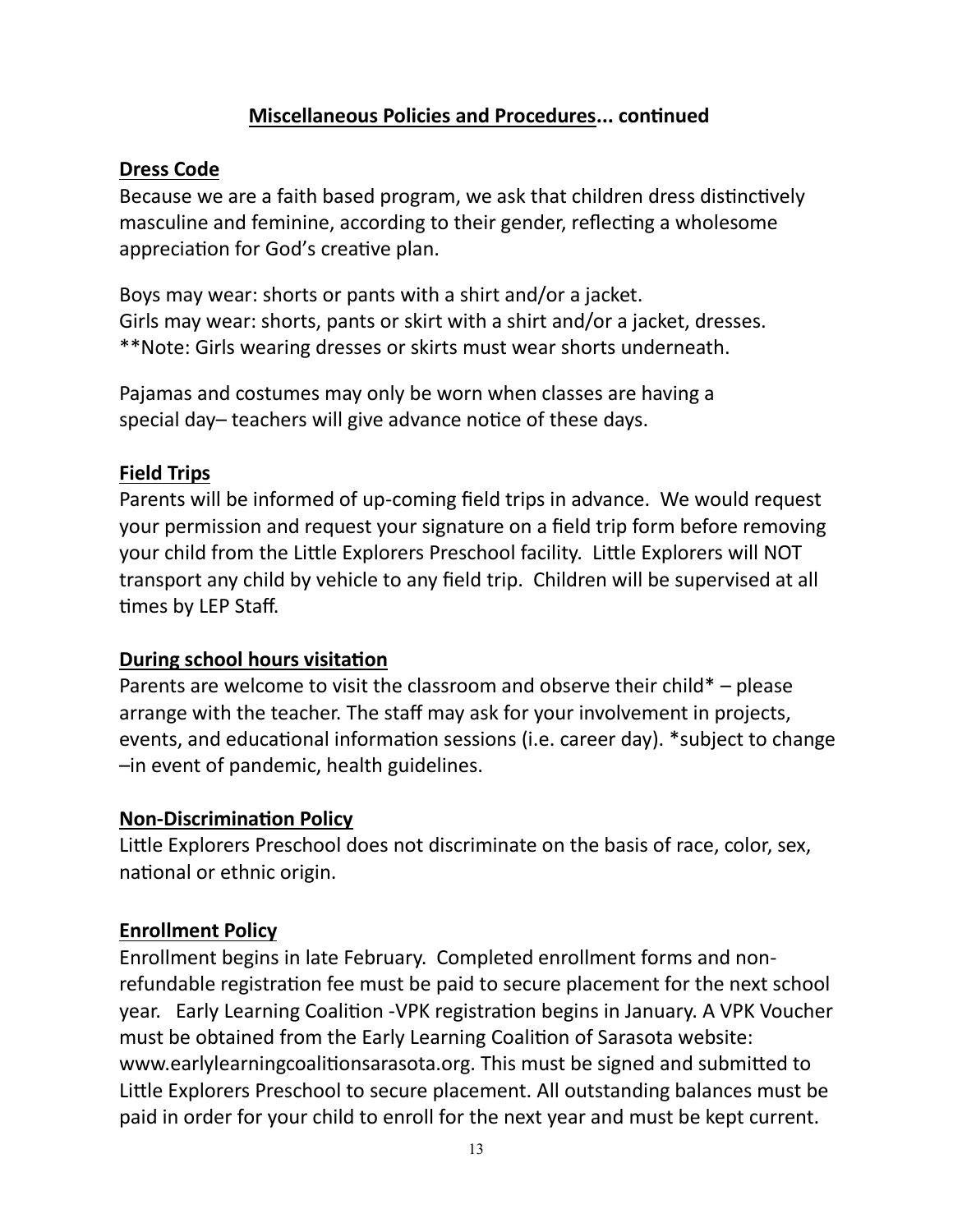### **FINANCIAL AGREEMENT**

Little Explorers Preschool is a non-for-profit center dedicated to a quality educational experience at a reasonable cost. The number of days in a month that school is in session does not affect the monthly rate and there are no adjustments in tuition for holidays or days missed. As long as your child is officially enrolled in the preschool, tuition is billed regardless of illness, vacation, school holidays, scheduled breaks-(as noted on the school calendar), early dismissal days or school closures.

If you choose to withdraw your child from Little Explorers Preschool or decrease their enrollment in the program, you must give written notice to the Director. However, you are still responsible to pay 2 additional months tuition from dated written notice and any outstanding balances.

There is a yearly non-refundable registration fee that is due at the time of enrollment or re-enrollment. There is no registration fee for those children enrolled in the 3 day VPK program with a voucher from the Early Learning Coalition. However, there is a non-refundable registration fee for those enrolled in VPK wrap-around or extended care.

We utilize an auto payment system for tuition and after care billing. The form is included in the enrollment packet. Tuition will be withdrawn on the 1st of each month: August – May.

As needed Aftercare (12-2p) and Extended Care (2-4:00p) is billed at the end of the month and charges will be withdrawn by autopay within the first week of the month.

Late Pick up Fee (after 4:00pm) of \$10/first 5minutes then \$5 each minute thereafter, per child, will be billed the next business day.

All banking or debit/credit card information must be kept current. Any account that comes back as NSF will be charged \$35.00 per occurrence.

Credit card usage will incur a 3% surcharge.

All accounts must be kept current or your child may be asked to withdraw until payment is made in full.

**Refund Policy:** Registration fees are non-refundable. After the required written notice of withdrawal, Paid in Full Tuition refunds will be prorated- (minus 2 months tuition amount).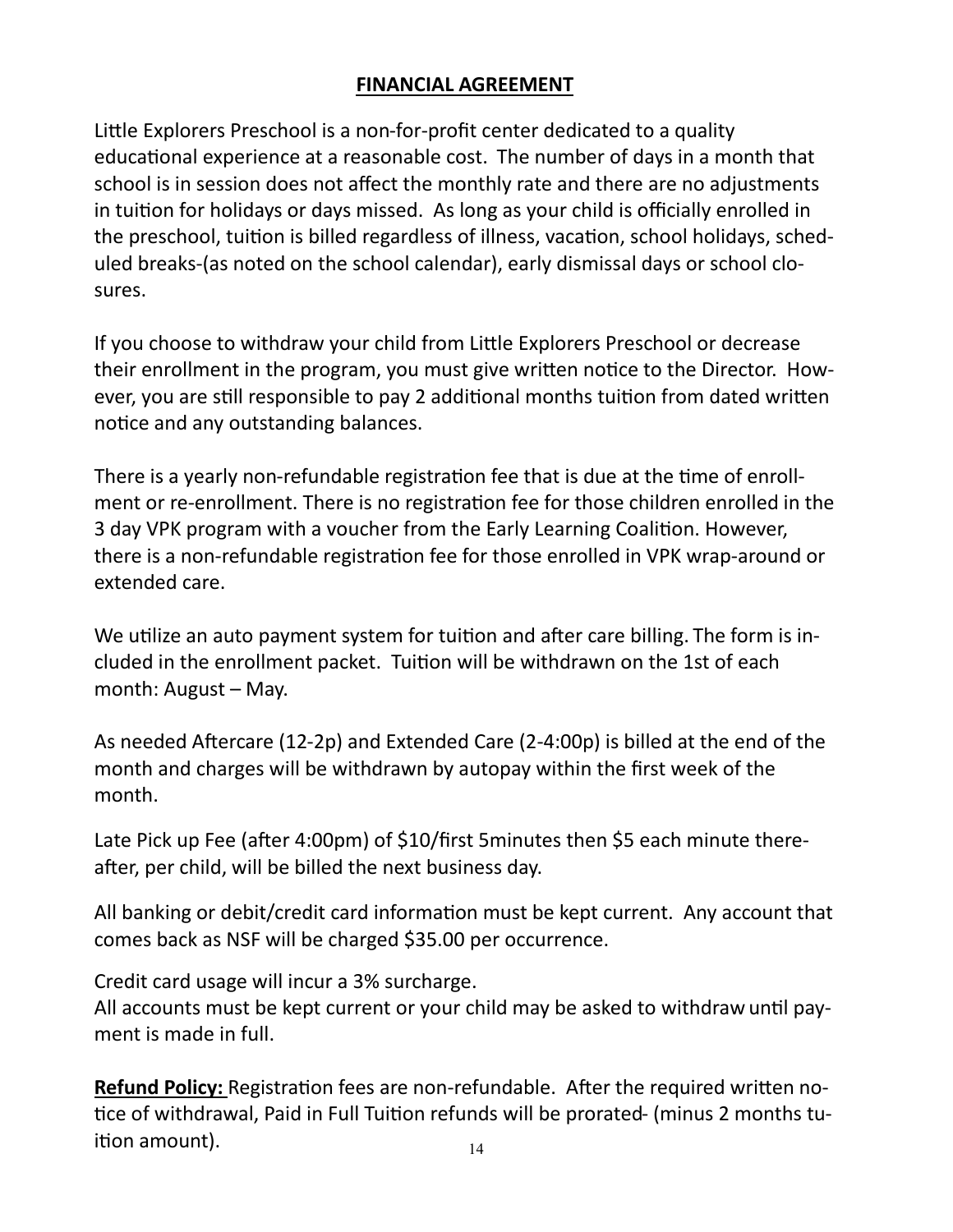### **VPK**

Volunteer Pre-Kindergarten Program is a **FREE** educational program created to prepare every four-year-old in Florida for kindergarten and build the foundation for their educational success. This program covers 540 instructional hours and is **FREE** for all children four-years-old on or before **September 1** of the program year who reside in Florida.

When participating in Little Explorers Preschool VPK parents must agree to abide by these rules and regulations.

- All parents must submit to Little Explorers Preschool, a VPK voucher from the Early Learning Coalition of Sarasota website: www.earlylearningcoalitionsarasota.org - to secure their placement.
- All enrollment information must be up to date and current at all times when child is enrolled in VPK program.
- Parents must agree to make an effort to have child attend school every day that it is in session and phone 941-926-4777 to inform staff of absence.
- If your child has unexplained excessive absences without proper notification/ documentation- (doctor's note), Little Explorers Preschool reserves the right to remove your child from the program.
- If family has a preplanned absence for the student, the parent must inform the Director before the intended absence.
- Parents will sign child in and out every day with full signature.
- Parents will, at the end of each month, sign the Child Attendance and Parental Choice Certificate Form (CAPCC) to confirm that their child has attended Little Explorers Preschool during the month and the parents intend for the child to continue attending Little Explorers Preschool.
- Must comply with all Early Learning Coalition of Sarasota regulations regarding VPK (see www.earlylearningcoalitionsarasota.org)
- Must be responsible for ensuring child participates in Kindergarten screening test.
- Must comply with all other Little Explorers Preschool rules & regulations outlined in Parent Handbook and Enrollment Package.